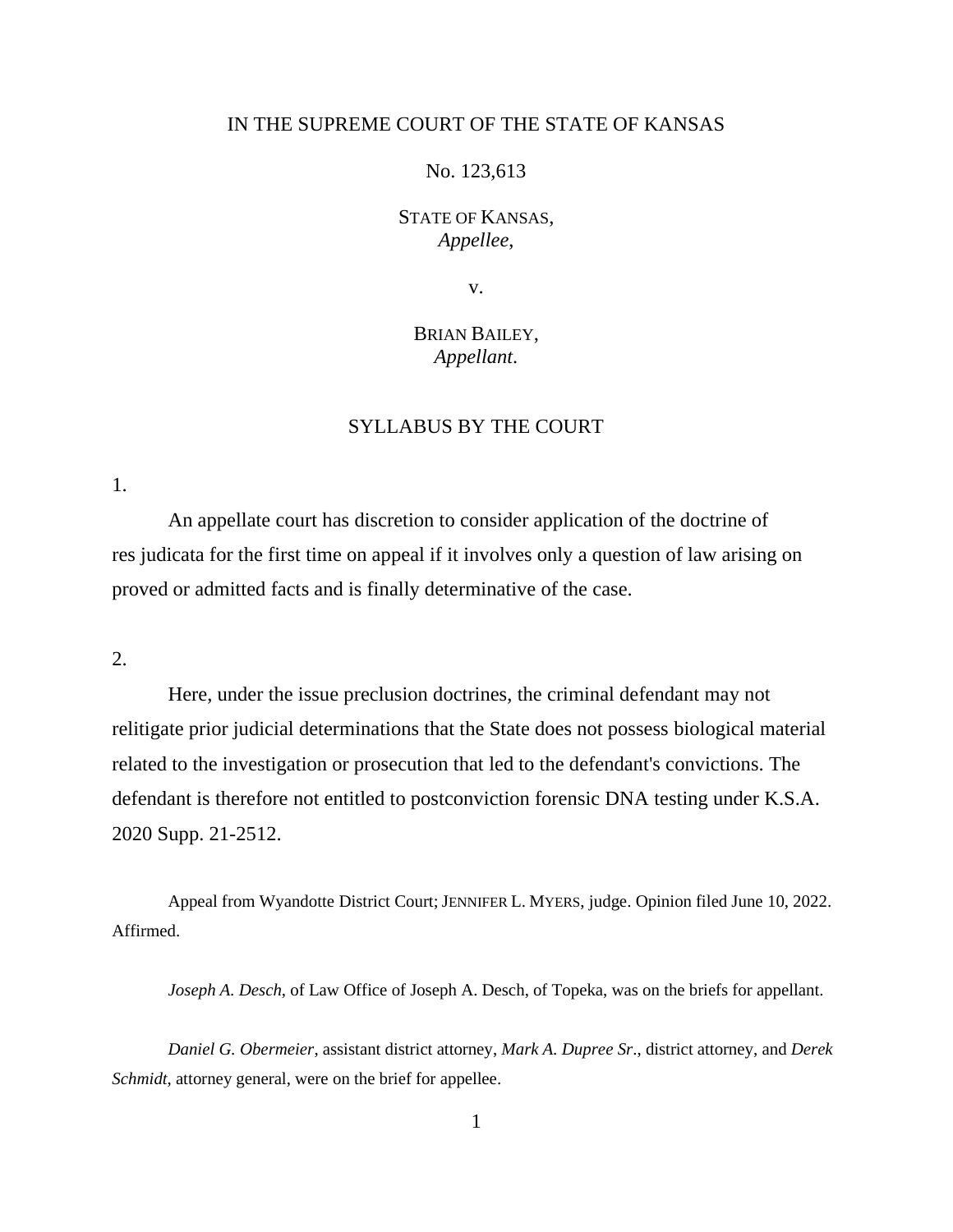The opinion of the court was delivered by

LUCKERT, C.J.: Brian C. Bailey appeals the district court's summary denial of his petition for forensic deoxyribonucleic acid (DNA) testing of biological material from a rape kit. Bailey brings this appeal under K.S.A. 2020 Supp. 21-2512 more than three decades after a jury convicted him of aggravated criminal sodomy in 1988. Before this current proceeding, Bailey twice sought forensic DNA testing, and both times the district court denied his motion. He did not appeal one of those orders but appealed the second and lost on appeal. Given these prior proceedings and court orders, the State argues application of res judicata principles prevents Bailey from relitigating the issues he raises on appeal. We agree and affirm the district court.

### FACTUAL AND PROCEDURAL BACKGROUND

In 1988 CR 586, the State charged Bailey with two counts of aggravated criminal sodomy for his role in an incident in the Wyandotte County jail. The State alleged that Bailey and others attacked and sodomized another inmate.

At trial, the main evidence against Bailey was testimony from the victim and others who identified Bailey as one of the perpetrators. A crime investigator also testified. He told the jury that the victim was taken to a hospital where a forensic examination rape kit was completed. The State presented no other evidence about the kit or any examination of it. A Wyandotte County jury convicted Bailey.

Since then, Bailey has filed several postconviction motions or petitions, including at least three related to his attempt to obtain postconviction forensic DNA testing. In each of the three proceedings related to DNA testing, he has cited K.S.A. 21-2512, as authority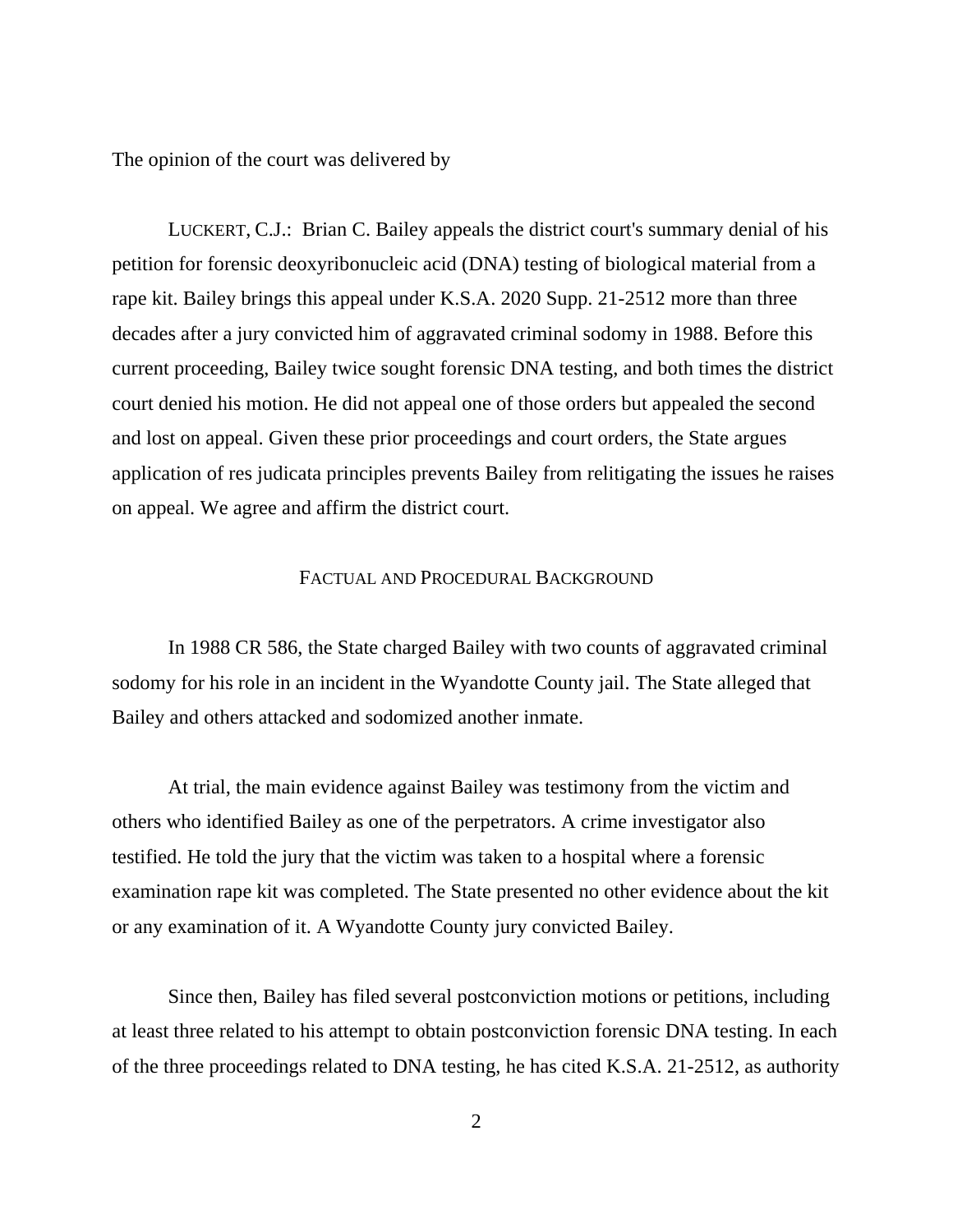for the district court to order the testing. K.S.A. 2020 Supp. 21-2512(a) sets out circumstances under which the statute allows postconviction DNA testing.

He filed the first motion in 2005. He labeled the motion as one to correct illegal sentence, and he filed it in his underlying criminal case, 1988 CR 586. The district court judge denied the motion. The judge explained: "A search by the sheriff's office reveals no evidence in its custody from this case. As a result, no testing is possible pursuant to K.S.A. 21-2512." Bailey filed a notice of appeal but did not follow through and pursue the appeal.

About five years later, Bailey filed the second motion related to DNA testing. He again filed the motion in 1988 CR 586, and this time labeled it as "Motion for Availability of Other Relief Pursuant to K.S.A. 60-2606." In it, he requested an evidentiary hearing to explore whether the DNA evidence could be located or, alternatively, to determine what happened to the DNA evidence collected in 1988. If the evidence could not be located, he asked the judge to vacate his conviction.

The State responded by saying it had "reviewed the State's file in this matter and noted that the rape kit that had been taken from the victim during the investigation had been sent to the Kansas Bureau of Investigation [KBI] for testing in 1988." The State provided KBI lab reports, which document that the KBI testing found no seminal fluid or any foreign hairs. The State explained that the KBI also reported it no longer had possession of the evidence and only had a blood sample from the victim and that the Wyandotte County Sheriff's Department once again checked its evidence room and determined it had no evidence associated with the case. The written response added that "the State does not know what the disposition of the rape kit was other than it is not in the two department's [*sic*] possession."

3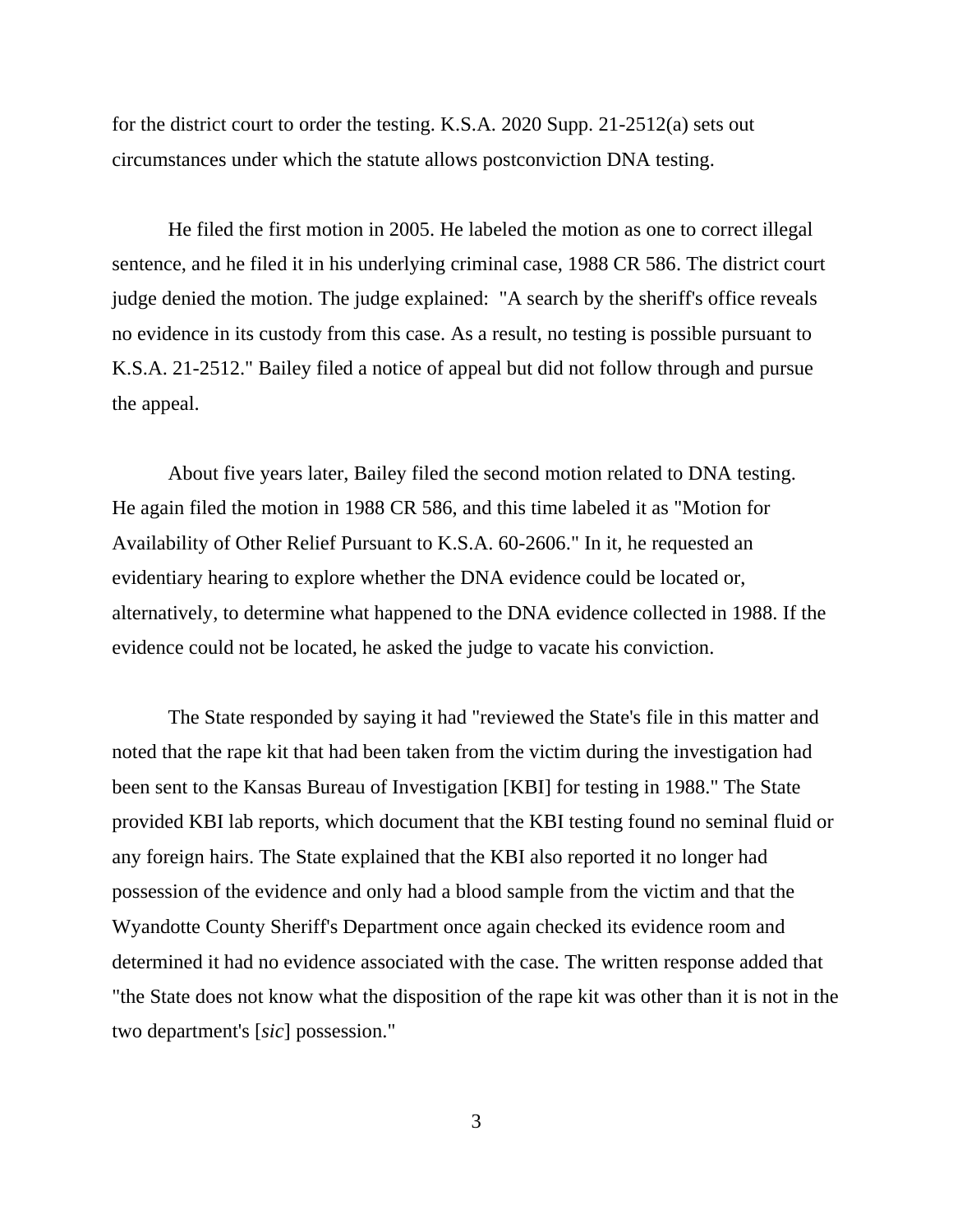The district court appointed counsel for Bailey and held a hearing. Following the hearing, the district court judge denied the motion. In doing so, the judge found that a rape kit had existed at one time, but neither the prosecutor's office nor any law enforcement agency currently had the kit. The judge also found no evidence showed the State had lost or destroyed evidence in bad faith. Finally, citing the KBI laboratory report, the judge found the samples collected and examined by the KBI included nothing that could be tested for DNA.

Bailey appealed, and the Court of Appeals affirmed the denial of Bailey's second motion. *State v. Bailey*, No. 106,655, 2013 WL 195185 (Kan. App. 2013) (unpublished opinion). In concluding its discussion, the Court of Appeals summarized three reasons Bailey's motion failed. First, "[a]ny testing with today's technology would still be futile because there is no evidence in the rape kit from which a genetic profile on anyone else could be obtained." Second, the court held this meant no test could either implicate or exonerate Bailey. Third, the court cited *Arizona v. Youngblood*, 488 U.S. 51, 57-58, 109 S. Ct. 333, 102 L. Ed. 2d 281 (1988), for its holding that the failure of police to preserve potentially useful evidence is not a denial of due process of law unless the defendant can show bad faith by police. The court then held that law enforcement could not have acted in bad faith in destroying or failing to preserve the rape kit, because the KBI had determined there was no biological material to test for DNA. 2013 WL 195185, \*2. The Court of Appeals issued a mandate after Bailey's time to request this court's review of the decision had passed.

About seven years later, Bailey filed a "Petition for DNA testing Pursuant to K.S.A. § 21-2512 (2020)" that has led to the current appeal. He filed it under a new case number in district court but noted it related to 1988 CR 586. At the district court, the State argued Bailey could not establish the required conditions for postconviction DNA testing under K.S.A. 2020 Supp. 21-2512(a). In doing so, it repeatedly pointed out that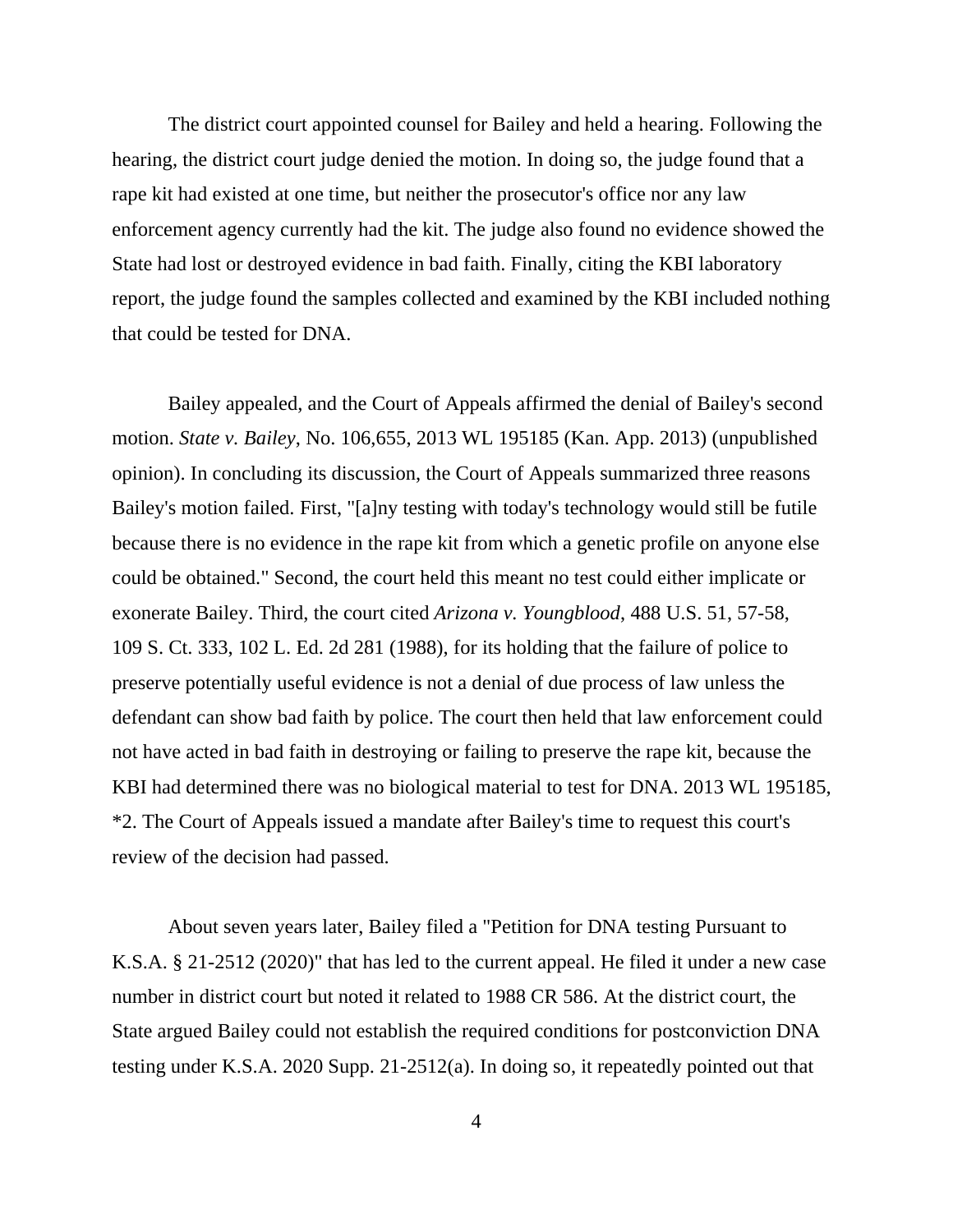the parties had litigated in other proceedings whether Bailey's situation met the statutory criteria and each time the district court had determined Bailey was not entitled to testing under the statute.

The district court denied the motion, and Bailey appealed directly to this court under K.S.A. 2020 Supp. 22-3601(b)(3) (Supreme Court has jurisdiction if maximum sentence is life).

## ANALYSIS

Bailey raises several arguments, but our threshold consideration arises from the State's contention that res judicata principles preclude this appeal. Res judicata is one of three doctrines—the other two being law of the case and collateral estoppel—that put into practice the policy that courts generally will not reopen matters already decided by a court. *State v. Collier*, 263 Kan. 629, 631, 952 P.2d 1326 (1998). While differences exist between the three doctrines, each of them has the same effect of allowing one opportunity for argument and decision while avoiding relitigation of the same issue by the same parties. 263 Kan. at 631. Collectively, these doctrines are often called "'preclusionary doctrines.'" 263 Kan. at 634.

The State's res judicata argument relates to the effect of the prior rulings by the district court and the Court of Appeals about Bailey's prior requests for postconviction DNA testing. Again, Bailey made those requests through his two motions filed in the criminal case. Now, Bailey brings his third request for testing, this time in a separate case that began with his petition under K.S.A. 2020 Supp. 21-2512. While filed in different cases and under different procedural statutes, in each Bailey has invoked K.S.A. 2020 Supp. 21-2512 as the basis for his right to obtain postconviction DNA testing. Despite the different procedural forms, the State argues under the doctrine of res judicata Bailey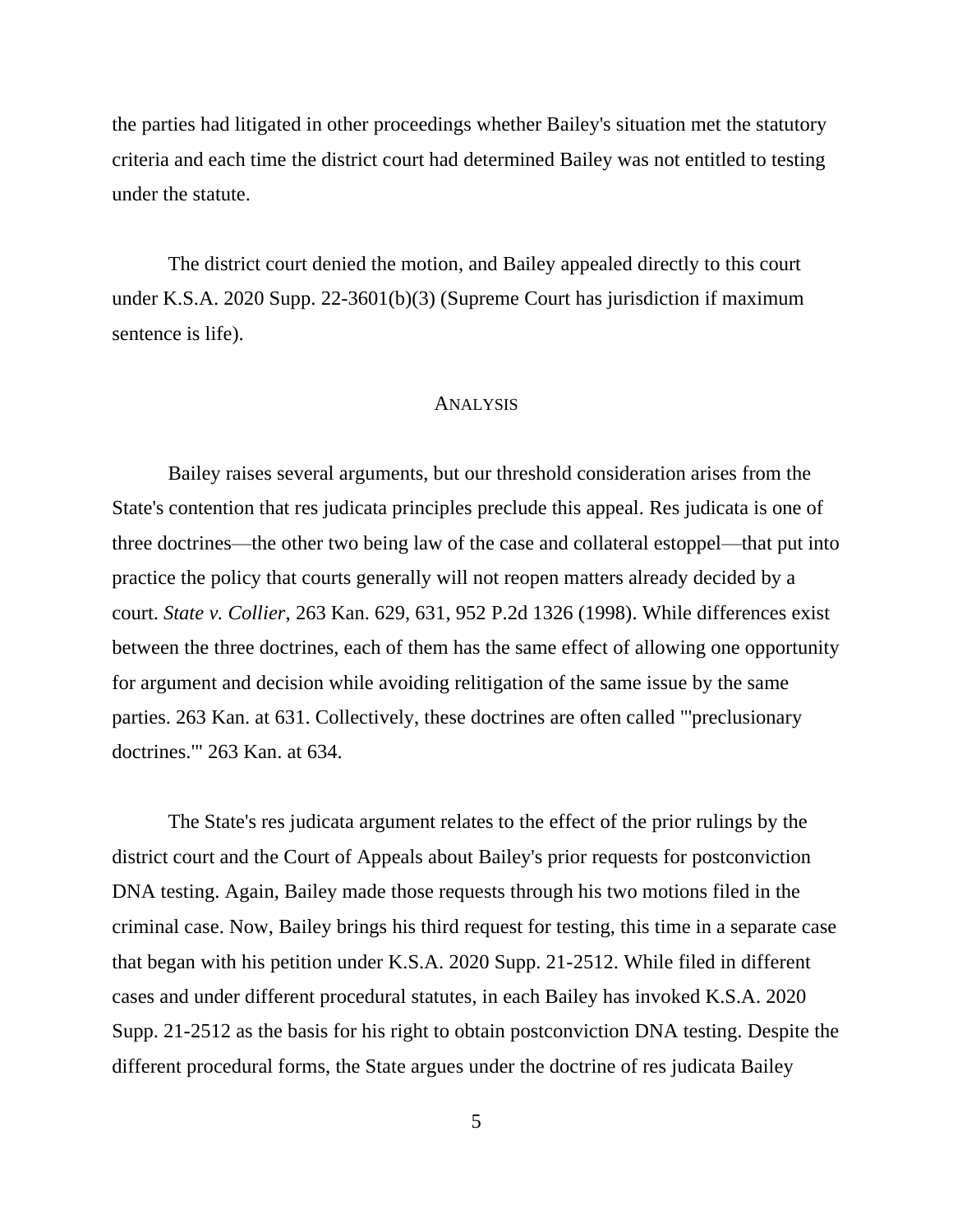cannot relitigate the prior determinations that he cannot meet the threshold requirements of K.S.A. 2020 Supp. 21-2512(a).

K.S.A. 2020 Supp. 21-2512(a) allows certain criminally convicted individuals to petition for postconviction forensic DNA testing

"of any biological material that:

"(1) Is related to the investigation or prosecution that resulted in the conviction;

"(2) is in the actual or constructive possession of the state; and

"(3) was not previously subjected to DNA testing, or can be subjected to retesting with new DNA techniques that provide a reasonable likelihood of more accurate and probative results." K.S.A. 2020 Supp. 21-2512(a).

In the earliest proceeding in which Bailey invoked K.S.A. 2020 Supp. 21-2512, the district court held there is no biological material in the possession of the State, and thus K.S.A. 2020 Supp. 21-2512 does not apply. See K.S.A. 2020 Supp. 21-2512(a)(2). Bailey did not appeal that ruling. And in the second proceeding, the district court made the same finding, and the Court of Appeals affirmed that holding. *Bailey*, 2013 WL 195185, at \*2. Given that history, the State argues Bailey cannot relitigate these issues here.

In response, Bailey argues the State cannot raise res judicata for the first time on appeal. He also argues the current "DNA motion is not the same claim brought in the prior actions, as those were specifically made for different relief." He notes the first motion was one to correct an illegal sentence and the second sought relief from his conviction. Finally, he argues no court has resolved the factual underpinnings of the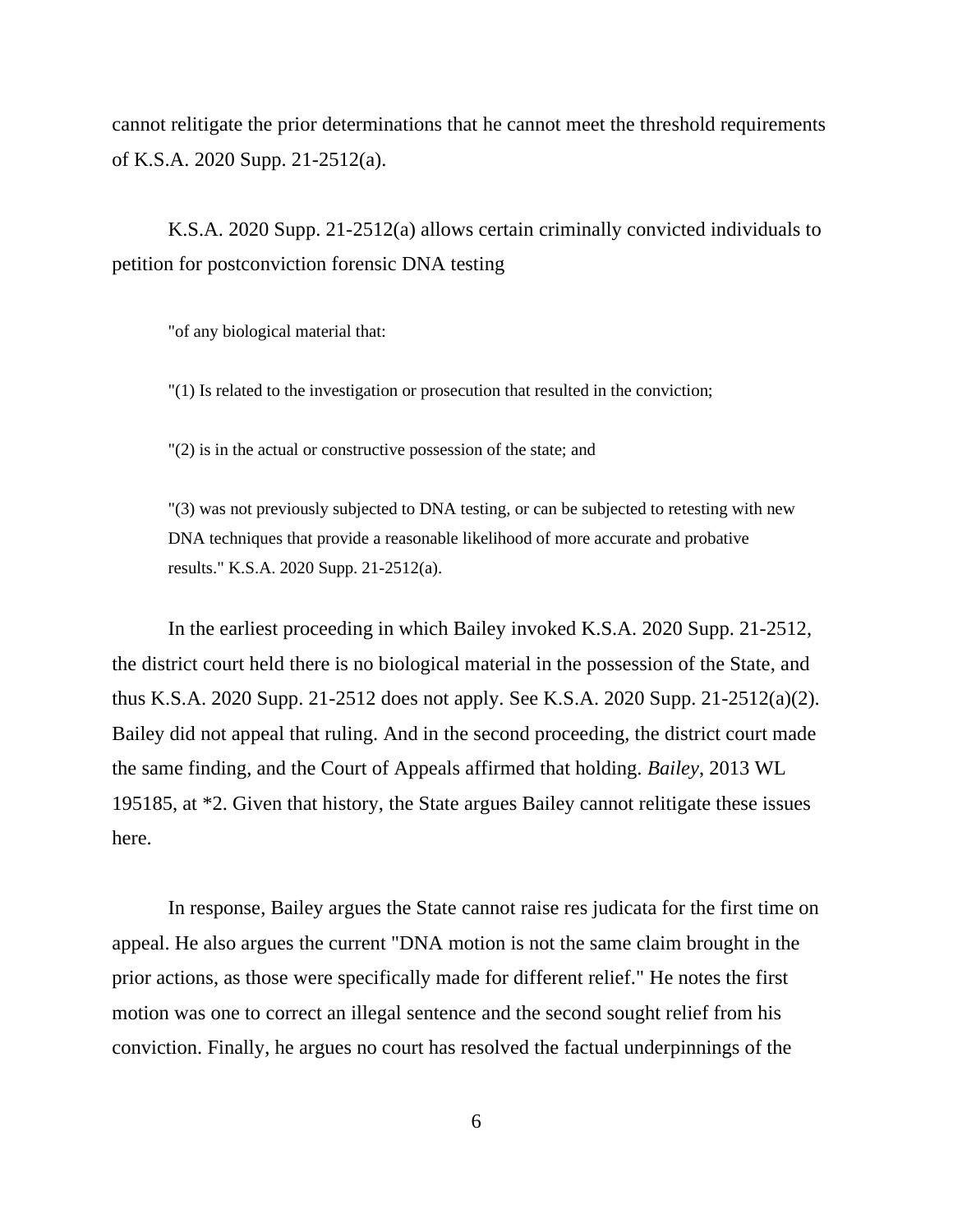issues. We reject Bailey's arguments and conclude res judicata principles preclude this appeal.

We first examine whether the failure to raise the issue at the district court precludes our consideration, and we hold it does not. Granted, the general rule is that appellate courts consider only those matters the parties raised in the district court. See *State v. Puckett*, 230 Kan. 596, 598, 640 P.2d 1198 (1982). Here, while in district court, the State repeatedly argued Bailey had raised the issues in earlier litigation and had lost. But it did not take that next step and ask the district court to hold the current proceedings were barred under res judicata principles.

Even if we assume the State needed to be more explicit to preserve the issue, we may still consider the argument on appeal. That is because preservation is a prudential rule, rather than a jurisdictional bar, which means an appellate court has discretion to apply exceptions. The State relies on an exception that allows us to consider issues raised for the first time on appeal if the issue "'involves only a question of law arising on proved or admitted facts and which is finally determinative of the case.'" *State v. Parry*, 305 Kan. 1189, 1193, 390 P.3d 879 (2017) (quoting *Pierce v. Board of County Commissioners*, 200 Kan. 74, 80-81, 434 P.2d 858 [1967]).

In *Parry*, we held the Court of Appeals had not erred in sua sponte raising a different preclusion doctrine—specifically, the law-of-the-case doctrine applied in that appeal. We also held that the Court of Appeals did not err in applying the doctrine to hold the State could not relitigate in a second prosecution a suppression issue it had lost in the initial prosecution of the same defendant. 305 Kan. at 1198. We noted that preclusion issues present questions of law. 305 Kan. at 1193-94 (citing *State v. Robertson*, 298 Kan. 342, 344, 312 P.3d 361 [2013] [res judicata]; *In re Care & Treatment of Sporn*, 289 Kan. 681, 686, 215 P.3d 615 [2009] [res judicata and collateral estoppel]; *Collier*, 263 Kan. at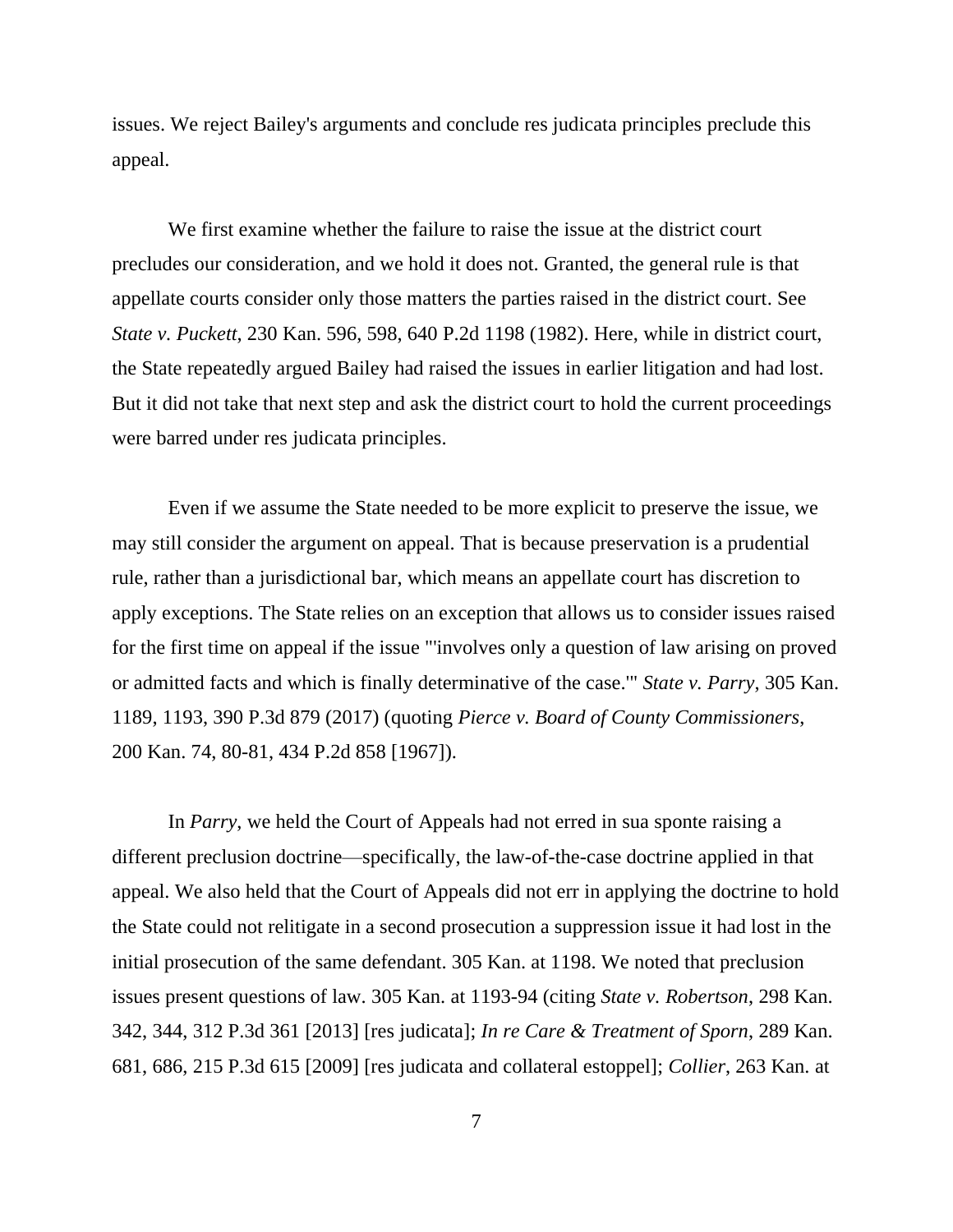634 [law-of-the-case doctrine]). And, focusing on the specifics of the appeal, we noted "there are no asserted factual or procedural matters in controversy, and the doctrine, if it applies, is dispositive of the appeal." 305 Kan. at 1194. We thus held the Court of Appeals had discretion to apply the question-of-law-preservation exception and consider the preclusion doctrine for the first time on appeal and that the Court of Appeals did not abuse its discretion in electing to do so.

We must ask if the same question-of-law-preservation exception can apply here to the State's assertion of the preclusion doctrine of res judicata. Within the criminal context "[i]n Kansas, there are four requirements to apply res judicata: (1) identity in the thing sued for; (2) identity of the cause of action; (3) identity of persons and parties to the action; and (4) identity in the quality of persons for or against whom claim is made." *Robertson*, 298 Kan. at 344 (citing *Sporn*, 289 Kan. at 686). We have also phrased these requirements as being, "'(1) same claim; (2) same parties; (3) claims were or could have been raised; and (4) a final judgment on the merits.' [Citations omitted.]" 298 Kan. at 344.

Neither the State nor Bailey raise a controversy about factual or procedural matters that relate to our analysis of how those four requirements apply. Rather, the controversy is about the legal effect of the previous procedures, which court records document and are thus uncontroverted. Also, the prior rulings holding the State has no biological material related to Bailey's convictions in its actual or constructive possession is determinative of his ability to obtain postconviction forensic testing. See K.S.A. 2020 Supp. 21-2512(a).

Under those circumstances, as we did in *Parry*, 305 Kan. at 1193-94, we have discretion to consider for the first time on appeal whether the doctrine of res judicata precludes Bailey from relitigating issues or claims decided when he brought his previous motions. We exercise that discretion and apply the res judicata doctrine because doing so

8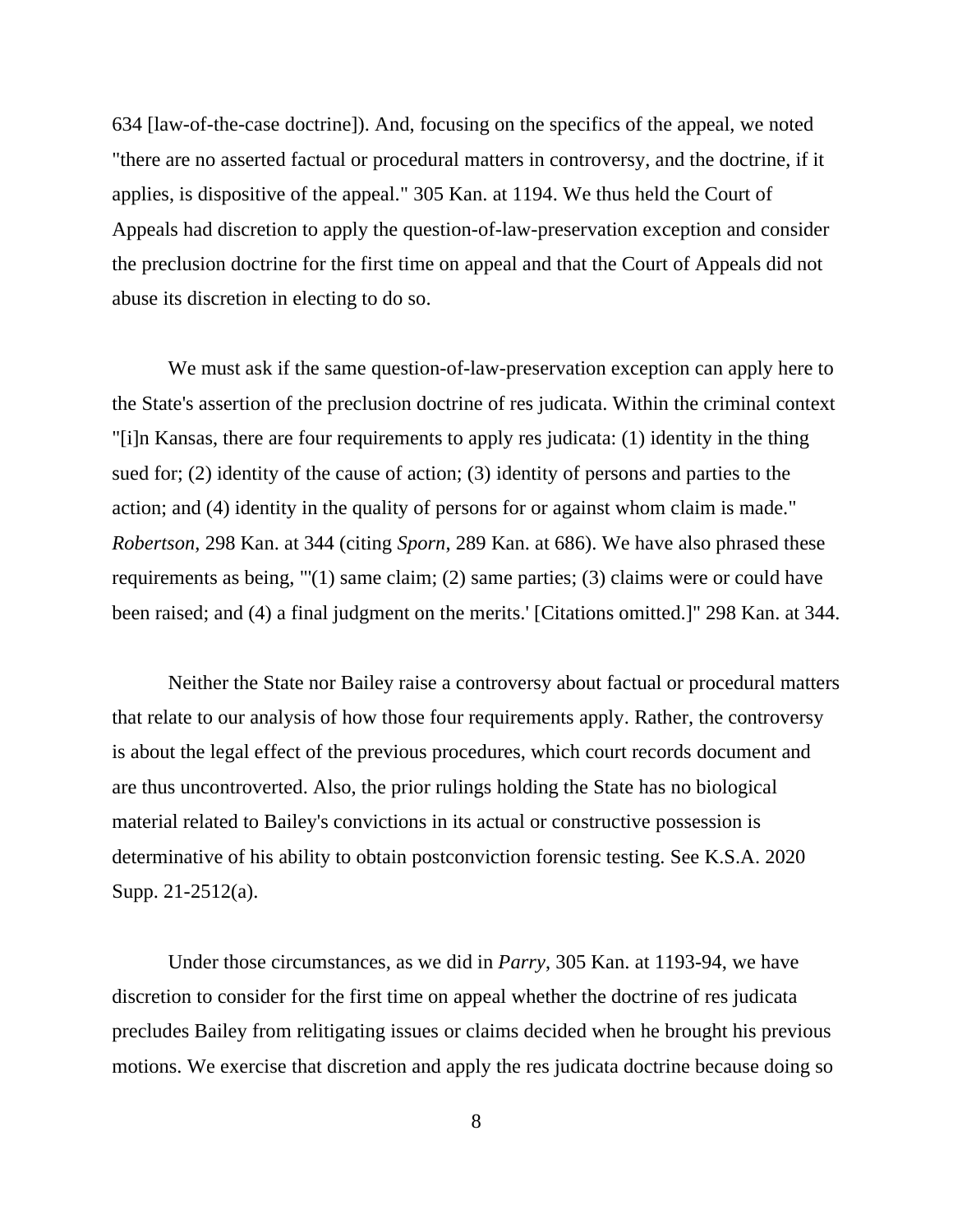fulfills the policy reasons that support the res judicata doctrine, which are "'to avoid indefinite relitigation of the same issue, to obtain consistent results in the same litigation, to afford one opportunity for argument and decision of the matter at issue, and to assure the obedience of lower courts to the decisions of appellate courts.' *Collier*, 263 Kan. at 631." *Parry*, 305 Kan. at 1194-95.

Those policy reasons intertwine with our analysis of Bailey's second argument, in which he contends res judicata does not strictly apply because he made different claims each time. He first asked to correct his allegedly illegal sentence. He next sought relief under K.S.A. 60-2606 in the form of an "'[o]rder' vacating and setting aside the judgment in the above-captioned case and discharg[ing] the Defendant from the wrongful custody of the Kansas Department of Corrections." But he premised both requests for relief on his argument that he was entitled to testing under K.S.A. 2020 Supp. 21-2512. He argued the lack of testing and the destruction or loss of evidence caused a violation of his due process rights.

Bailey suggests the different procedural mechanisms he used means there is not an identity of the cause of action or the same claim involved. Res judicata thus does not apply, he argues. But this argument ignores our caselaw in which we have focused on the substance of the arguments, rather than the procedural technicalities and have often used the term "res judicata" as an umbrella term for all preclusion theories—res judicata, collateral estoppel, and law of the case. See *In re Tax Appeal of Fleet*, 293 Kan. 768, 777, 272 P.3d 583 (2012) ("The district court's references to res judicata are broad enough to encompass both claim and issue preclusion. The modern trend is to more precisely refer to claim preclusion as res judicata and issue preclusion as collateral estoppel. [Citation omitted.] But since it is not entirely clear whether the district court was relying upon claim or issue preclusion, we will consider both doctrines under the general umbrella of res judicata."); see also *In re Care & Treatment of Sigler*, 310 Kan. 688, 697-98, 448 P.3d

9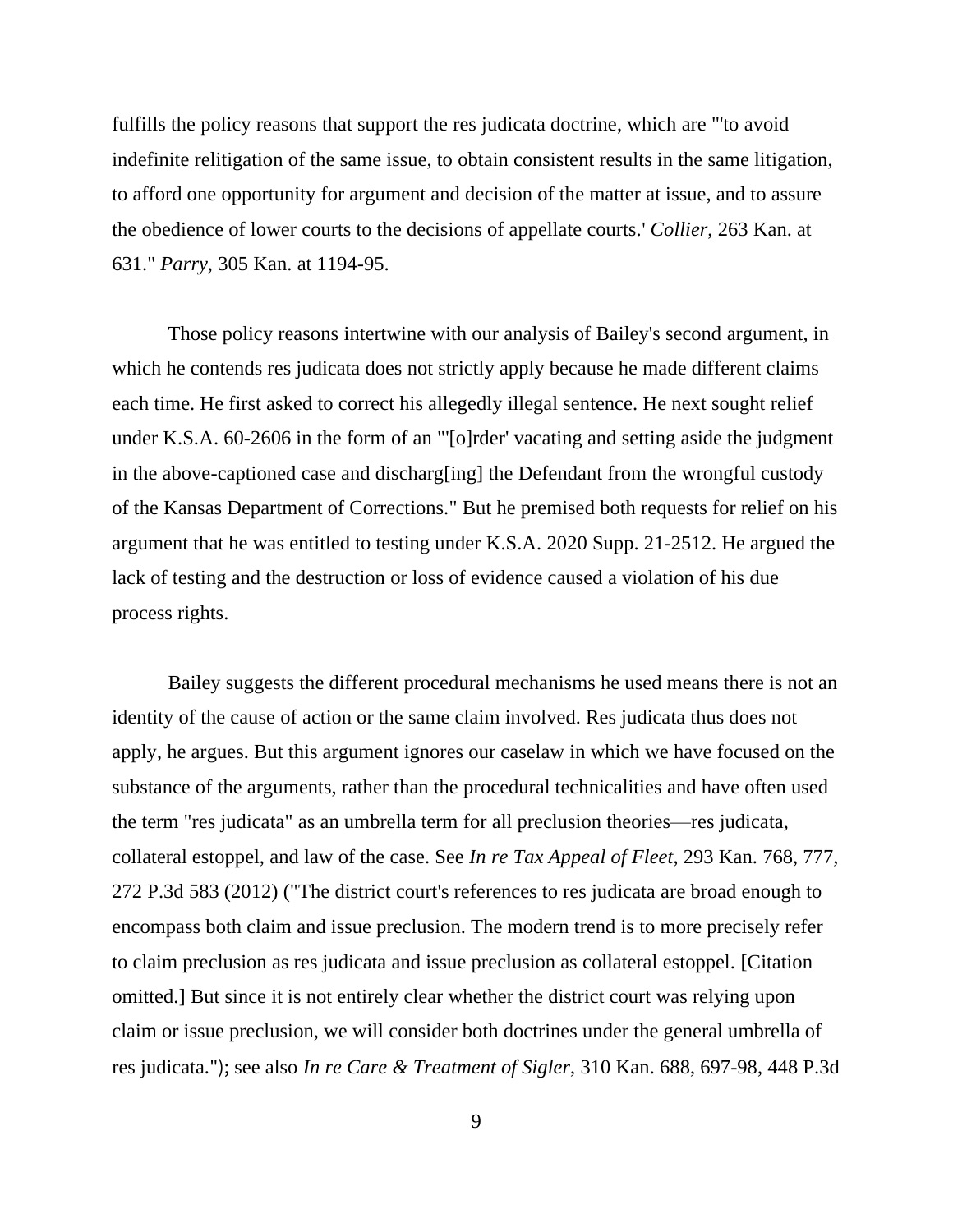368 (2019) (recognizing res judicata and collateral estoppel as distinct, but closely related, doctrines intended to prevent relitigation of prior adjudications).

In *State v. Conley*, 287 Kan. 696, 698, 197 P.3d 837 (2008), and *State v. Johnson*, 269 Kan. 594, 602, 7 P.3d 294 (2000), for example, this court applied res judicata when a defendant moved to correct an illegal sentence based on the same issue he had argued in his direct appeal. And in *Drach v. Bruce*, 281 Kan. 1058, Syl. ¶ 14, 136 P.3d 390 (2006), we held the res judicata doctrine applied in a K.S.A. 60-1507 action to issues previously resolved in the criminal case.

As to motions for forensic DNA testing, the Court of Appeals has applied res judicata to bar a postconviction proceeding seeking DNA testing after the defendant had requested the same testing during the criminal proceeding, the district court had denied the motion, and the defendant had not pursued the DNA issue on direct appeal. *State v. Barnett*, No. 121,233, 2021 WL 300700 (Kan. App. 2021) (unpublished opinion), *rev. denied* 314 Kan. 855 (2021).

These holdings do not rigorously align with the modern trend of more precisely referring to claim preclusion as res judicata and issue preclusion as collateral estoppel. But they apply the general rule that "[a] judgment rendered by a court having jurisdiction of the parties and subject matter is conclusive and indisputable evidence as to all rights, questions, or facts put in issue in the suit and actually adjudicated therein, when the same come again into controversy even though the subsequent proceedings are on a different cause of action or claim." 50 C.J.S. Judgments § 1040.

This broad examination of the issue litigated by the parties also adheres to our caution that "'courts must consider the substance of both the first and subsequent action and not merely their procedural form'" when applying a preclusion doctrine. *Bogguess v.*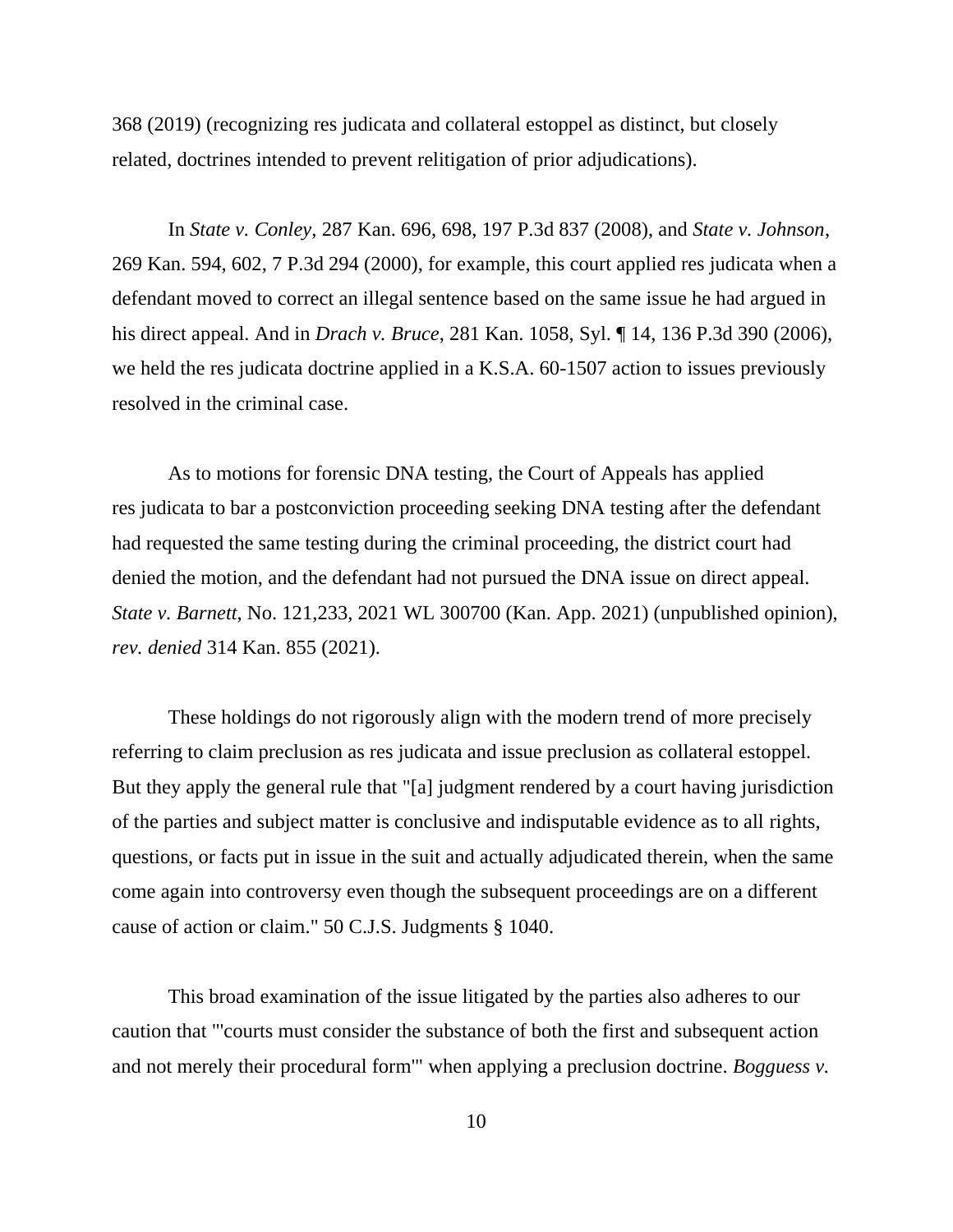*State*, 306 Kan. 574, 580, 395 P.3d 447 (2017). In *Bogguess*, we advised that "'a court must conduct a case-by-case analysis that moves beyond a rigid and technical application to consider the fundamental purposes of the rule in light of the real substance of the case at hand.' [Citation omitted.]" 306 Kan. at 580. That brings us full circle to the fundamental purposes of preclusive doctrines, which are to "'avoid indefinite relitigation of the same issue, to obtain consistent results in the same litigation, to afford one opportunity for argument and decision of the matter at issue, and to assure the obedience of lower courts to the decisions of appellate courts.' *Collier*, 263 Kan. at 631." *Parry*, 305 Kan. at 1194-95.

Here, applying issue preclusion doctrines meet these fundamental purposes. The foundation of Bailey's two earlier motions and this one is K.S.A. 2020 Supp. 21-2512. And the district court has twice made the finding that no biological material remains in the possession of the State. Bailey thus cannot meet the threshold requirement of K.S.A. 2020 Supp. 21-2512(a)(2). This also means he cannot jump the hurdle of (a)(2) to get to (a)(3), which conveys that a serial motion can be filed when biological material in the possession of the State "can be subjected to retesting with new DNA techniques that provide a reasonable likelihood of more accurate and probative results."

Instead, Bailey tries to relitigate an issue already repeatedly resolved by a court. He does so by collaterally attacking the district court's finding that the State has no biological material, raising procedural objections, and making other arguments. But Bailey had a chance to present those arguments in the earlier proceedings and in appeals from those rulings. He did not pursue those arguments. He abandoned the first appeal, and the second ended with the Court of Appeals affirming the district court. Bailey does not dispute the prior rulings, nor does he argue that the State currently has possession of the evidence. Because he raised the issue and lost one appeal and allowed another order to become final without an appeal, res judicata (used as an umbrella term) prevents